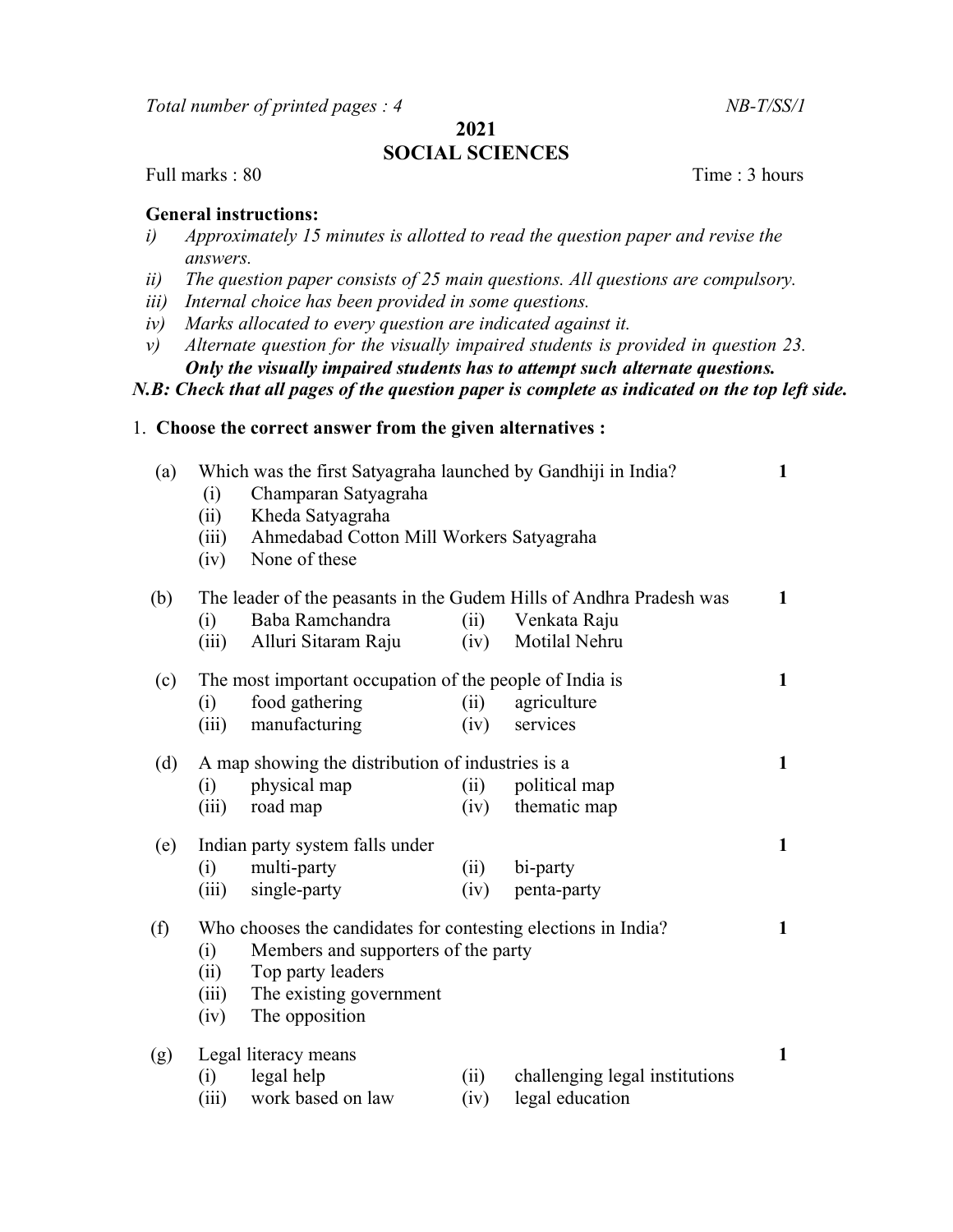| (h) | Per capita income is                                                      | $\mathbf{1}$     |  |  |  |  |
|-----|---------------------------------------------------------------------------|------------------|--|--|--|--|
|     | income per month<br>(i)<br>(ii)<br>income per family                      |                  |  |  |  |  |
|     | income per person<br>(iv)<br>income per earning person<br>(iii)           |                  |  |  |  |  |
| (i) | The most important criterion while comparing the real development of      |                  |  |  |  |  |
|     | a country is                                                              |                  |  |  |  |  |
|     | Human Development Index (HDI)<br>(i)<br>Literacy rate<br>(ii)             |                  |  |  |  |  |
|     | Export earnings<br>(iii)                                                  |                  |  |  |  |  |
|     | Income<br>(iv)                                                            |                  |  |  |  |  |
| (j) | Who was the first Chief Minister of Nagaland?                             | $\mathbf{1}$     |  |  |  |  |
|     | T.N. Angami<br>(ii)<br>Hokishe Sema<br>(i)                                |                  |  |  |  |  |
|     | P. Shilu Ao<br>(iv)<br>J.B. Jasokie<br>(iii)                              |                  |  |  |  |  |
|     | Answer the questions in one word/one sentence of not more than 15 words:  |                  |  |  |  |  |
| 2.  | Who formed the Swaraj party?                                              | $\mathbf{1}$     |  |  |  |  |
| 3.  | When did Gandhiji return from South Africa?<br>1                          |                  |  |  |  |  |
| 4.  | Name the two main fibre crops of India.<br>$\mathbf{1}$                   |                  |  |  |  |  |
| 5.  | When are rabi crops sown?<br>$\mathbf{1}$                                 |                  |  |  |  |  |
| 6.  | Define a political party.<br>$\mathbf{1}$                                 |                  |  |  |  |  |
| 7.  | What is a challenge?                                                      | 1                |  |  |  |  |
| 8.  | What is gender discrimination?<br>$\mathbf{1}$                            |                  |  |  |  |  |
| 9.  | Give the full form of GDP.<br>$\mathbf{1}$                                |                  |  |  |  |  |
| 10. | Define sex ratio.<br>1                                                    |                  |  |  |  |  |
| 11. | Where is the Nagaland Mini Tool Room and Training Centre located?         | $\mathbf{1}$     |  |  |  |  |
|     | Answer the questions in about 20-30 words :                               |                  |  |  |  |  |
| 12. | When and why was the Inland Emigration Act passed by the British          |                  |  |  |  |  |
|     | in India?                                                                 | $1+1=2$          |  |  |  |  |
| 13. | What is Satyagraha? Write one principle of Satyagraha.                    | $1+1=2$          |  |  |  |  |
| 14. | Mention any two advantages of waterways as a means of transport.          | $\boldsymbol{2}$ |  |  |  |  |
| 15. | Mention two duties of an active and participatory citizen in a democracy. | $\overline{2}$   |  |  |  |  |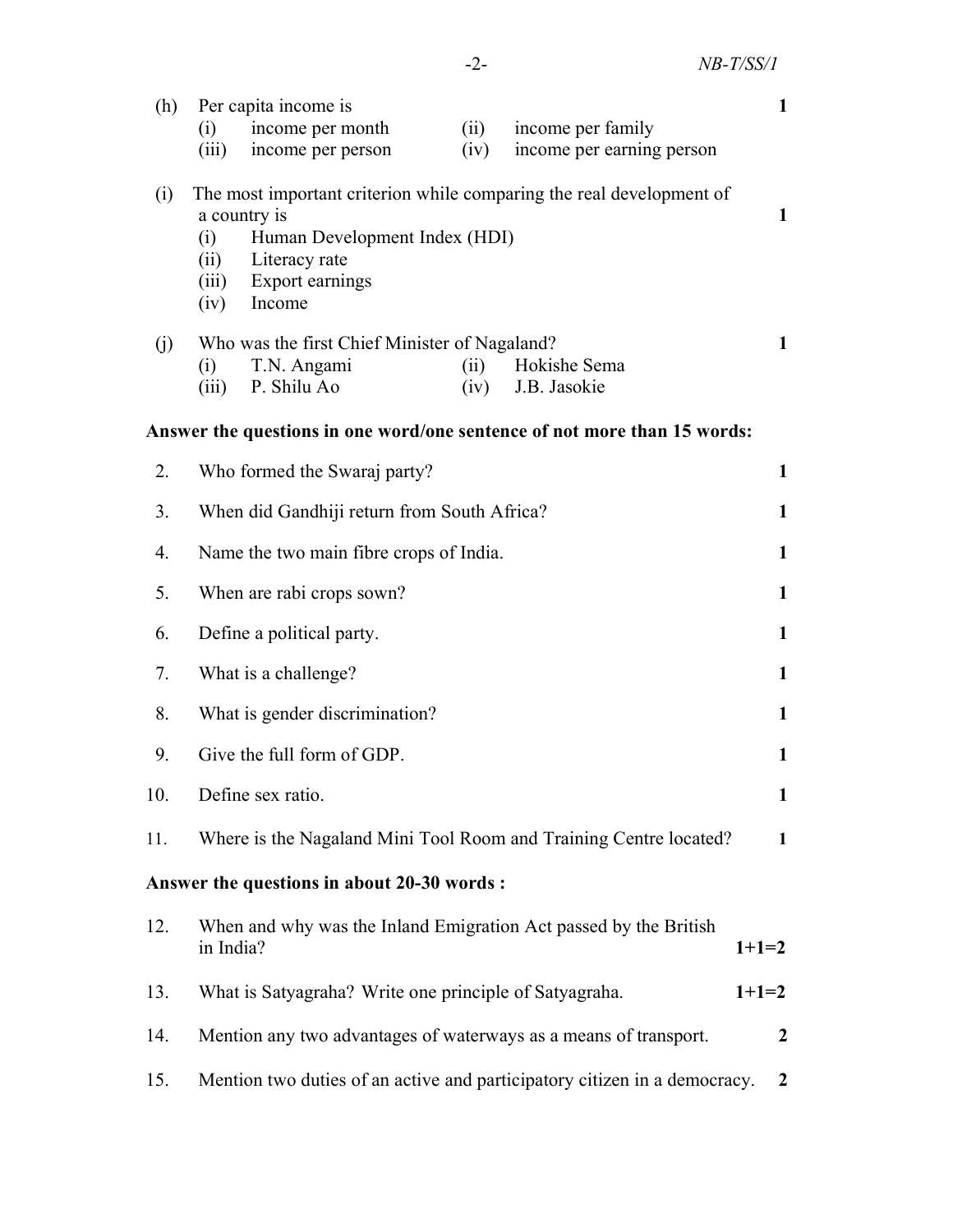|       | $-3-$                                                                                                                                                                                                                                                                                                           | NB-T/SS/1               |
|-------|-----------------------------------------------------------------------------------------------------------------------------------------------------------------------------------------------------------------------------------------------------------------------------------------------------------------|-------------------------|
| 16.   | State any two conditions necessary for sustainable development.                                                                                                                                                                                                                                                 | $\boldsymbol{2}$        |
| 17.   | Name the four mountain ranges of Nagaland.                                                                                                                                                                                                                                                                      | $\boldsymbol{2}$        |
|       | Answer the questions in about 50-70 words:                                                                                                                                                                                                                                                                      |                         |
| 18.a. | What is liberalism? Explain liberalism in political field prevailing in Europe<br>in the 19 <sup>th</sup> century.                                                                                                                                                                                              | $1+3=4$                 |
|       | Оr<br><b>b.</b> How did Greece become a nation state?                                                                                                                                                                                                                                                           | (4)                     |
| 19.a. | Explain four causes of land degradation.<br>Or                                                                                                                                                                                                                                                                  | $\overline{\mathbf{4}}$ |
| b.    | What is rainwater harvesting? Mention any three benefits of rainwater<br>harvesting.                                                                                                                                                                                                                            | $(1+3=4)$               |
| 20.   | Describe the role of information technology in modern India.                                                                                                                                                                                                                                                    | $\overline{\mathbf{4}}$ |
| 21.a. | 'Democracy is the better form of government'. Give reasons in support<br>of the statement.<br><b>Or</b>                                                                                                                                                                                                         | $\overline{\mathbf{4}}$ |
| b.    | Explain any four factors that sustain democracy in India.                                                                                                                                                                                                                                                       |                         |
| 22.a. | Mention two points of distinction between formal sector loans and<br>informal sector loans.<br>Or)                                                                                                                                                                                                              | $\overline{\mathbf{4}}$ |
|       | b. Describe the functioning of Self-Help Groups (SHGs) in India.                                                                                                                                                                                                                                                |                         |
| 23.   | On the given political map of India, four features A, B, C, D have been<br>indicated. Identify these features with the help of the information mentioned<br>below and write their correct names against the given letters.<br>Salem (Iron and Steel Plant)<br>Major rice producing area<br>Indo-Gangetic Plains | $\overline{\mathbf{4}}$ |

Chhatrapati Shivaji International Airport